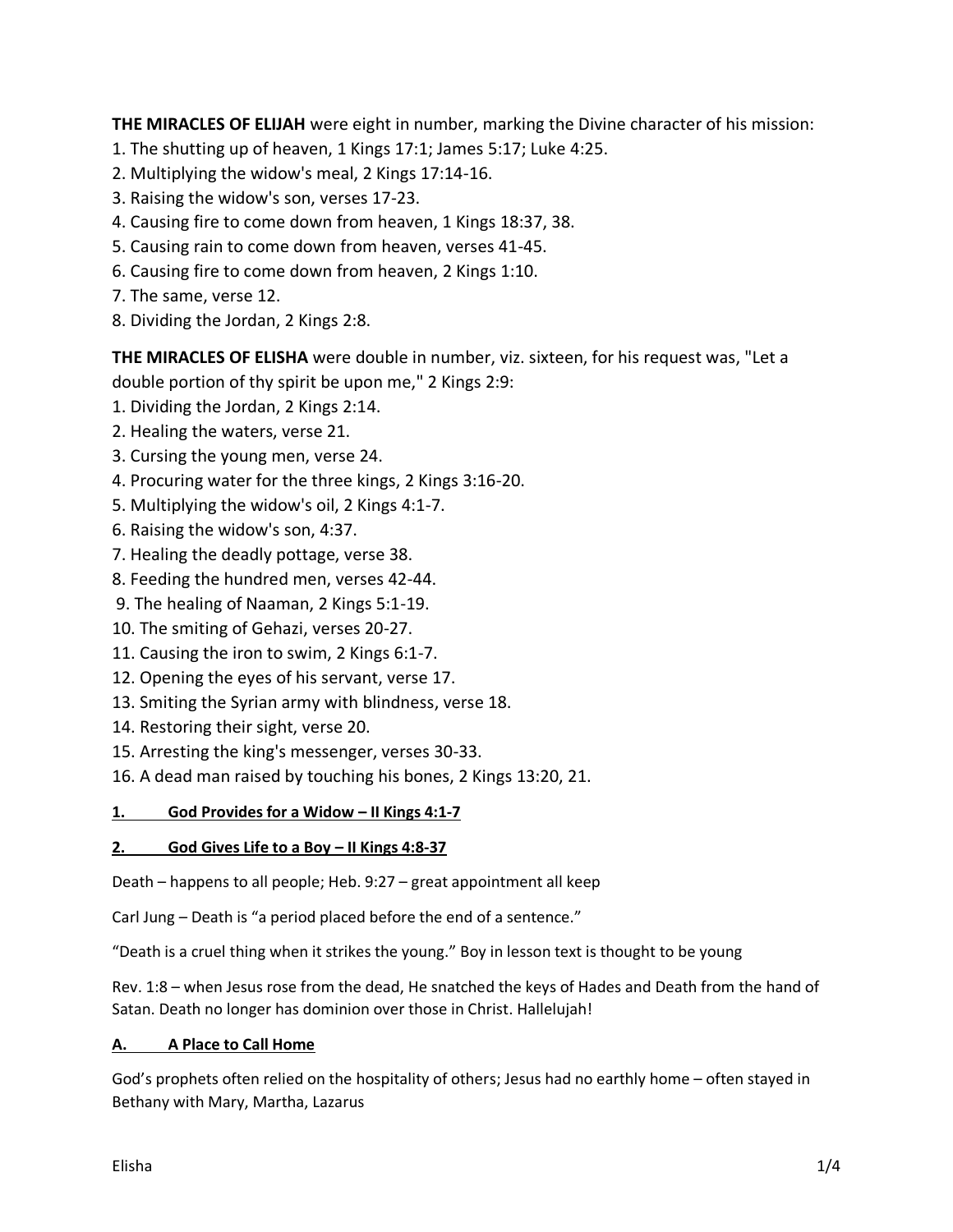Hometown = Abel-Meholah

Went to Mt. Carmel to pray

Shunem – 20 miles away – halfway

- 8 In Shunem, met a noble woman Apparently wealthy; Willing to use her means to help others
- 9 Realized Elisha and Gehazi passed by frequently on their travels
- 10 Built a room for Elisha to stay in bed, table, stool, candlestick Elisha's home away from home

#### **B. Elisha repaid the Shunamite Woman's Kindness**

- 12 Gehazi instructed to call the woman
- 13 Told to ask what he could do for her to repay her for her help
- 14 She was reluctant to give an answer

Gehazi noticed she had no children, and her husband is old – no chance

What better to give than a son? In that time, every man wanted a son to carry on his name and women were measured by whether they could have children or not.

- 15 Told to call the woman to his room
- 16 Elisha's unbelievable words having a son next year; Did not seem possible

Similar to Abraham and Sarah in Gen. 18:10-14

V. 14 – "Is anything too hard for God?"

God does what He sees fit!

17 God kept His Word

### **C. The Greatest of Sorrows**

- 18 Child has grown Old enough to go visit his father
- 19 Said his head was hurting him

Servant instructed to carry the boy to his mother – Obviously still very young

- 20 Sat in his mother's lap until he died
- 21 Took him and laid him in Elisha's bed
- 22 Calls her husband to send one of the young men and a donkey to take her to Elisha
- 23 For whatever reason, she doesn't mention the boy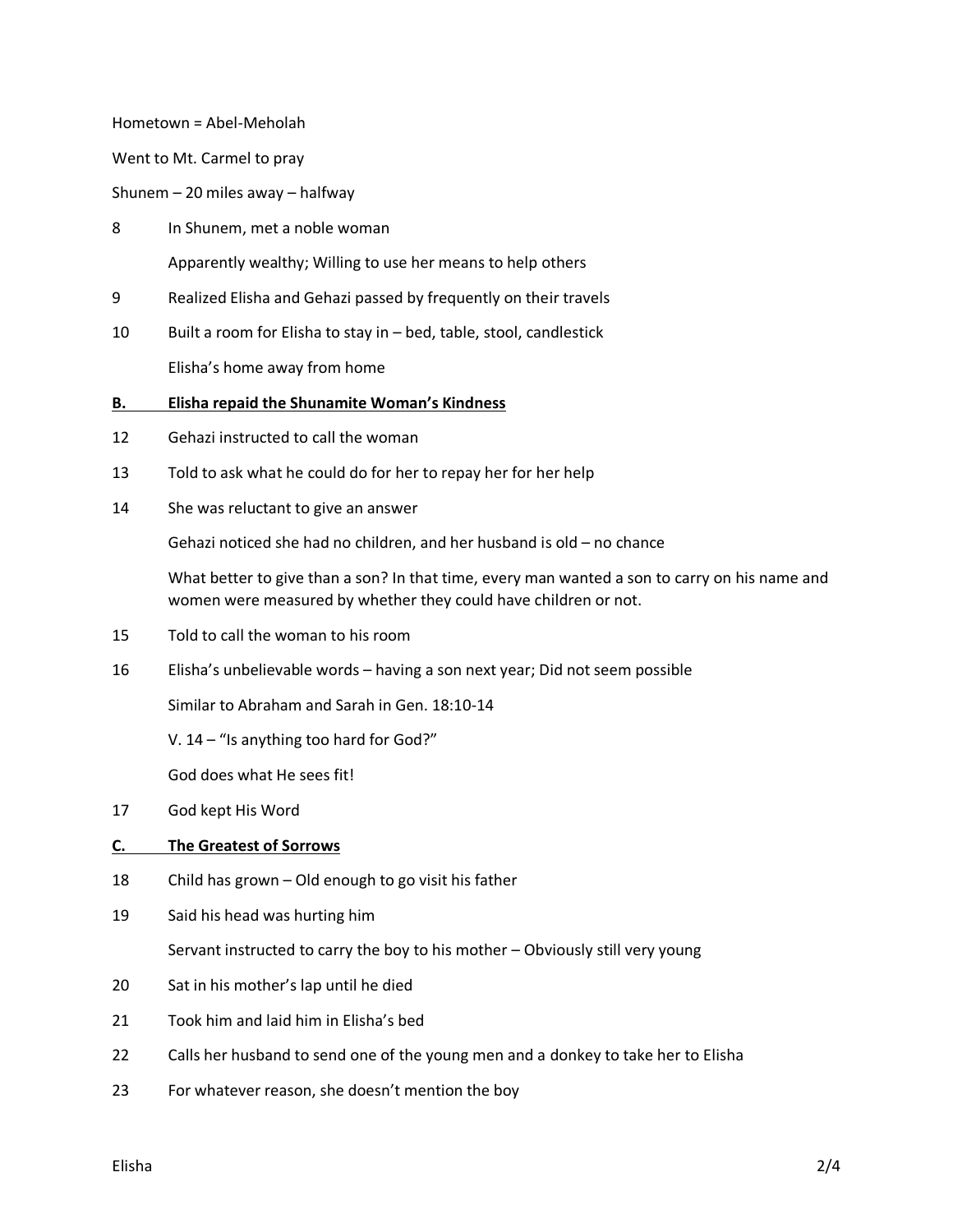Asked what the occasion was – not a special day

Answer: NKJV "It is well"

Why no mention? Jews buried their dead the same day they died. May have been concerned if he knew, they would bury him then – not ready to give him up!

Obviously believed the man that promised a son could do something!

- 24 Gets on the donkey; Told to go until she says stop!
- 25 Elisha sees her and knows something is wrong
- 26 Servant to ask if all is well with her, her husband, and son; Answered: "It is well"
- 27 Gets to Elisha, falls at his feet and grabs on!

Gehazi tries to push her away; Elisha tells him to stop

Jesus used similar words when the Disciples urged Him to send the Canaanite woman away – MT 15:22-23

Also reprimanded the Disciples when they tried to turn away the children – MT 19:13-15

28 Woman is bitter – blames Elisha

Similar to Elijah and Sidonian woman – I Kings 17

- 29 Elisha's response was not to condemn her but to send Gehazi with his staff and place in on the boy's face
- 30 Woman not going to leave Elisha
- 31 Staff did nothing Heartbreaking
- 32 Boy still on Elisha's bed
- 33 Shut the door & Prayed to God
- 34 Literally lays on top of the boy

Like Sidonian woman except here covers eyes/mouth/hands with eyes/hands/mouths

Body is warm

35 Elisha gets up, probably praying as he leaves

Boy sneezes 7 times (Spirits cannot sneeze – like eating); Suggested that it forced out the toxins

- 36 Told to get the son
- 37 Fell down and bowed before leaving God Was Not Finished With Her Yet